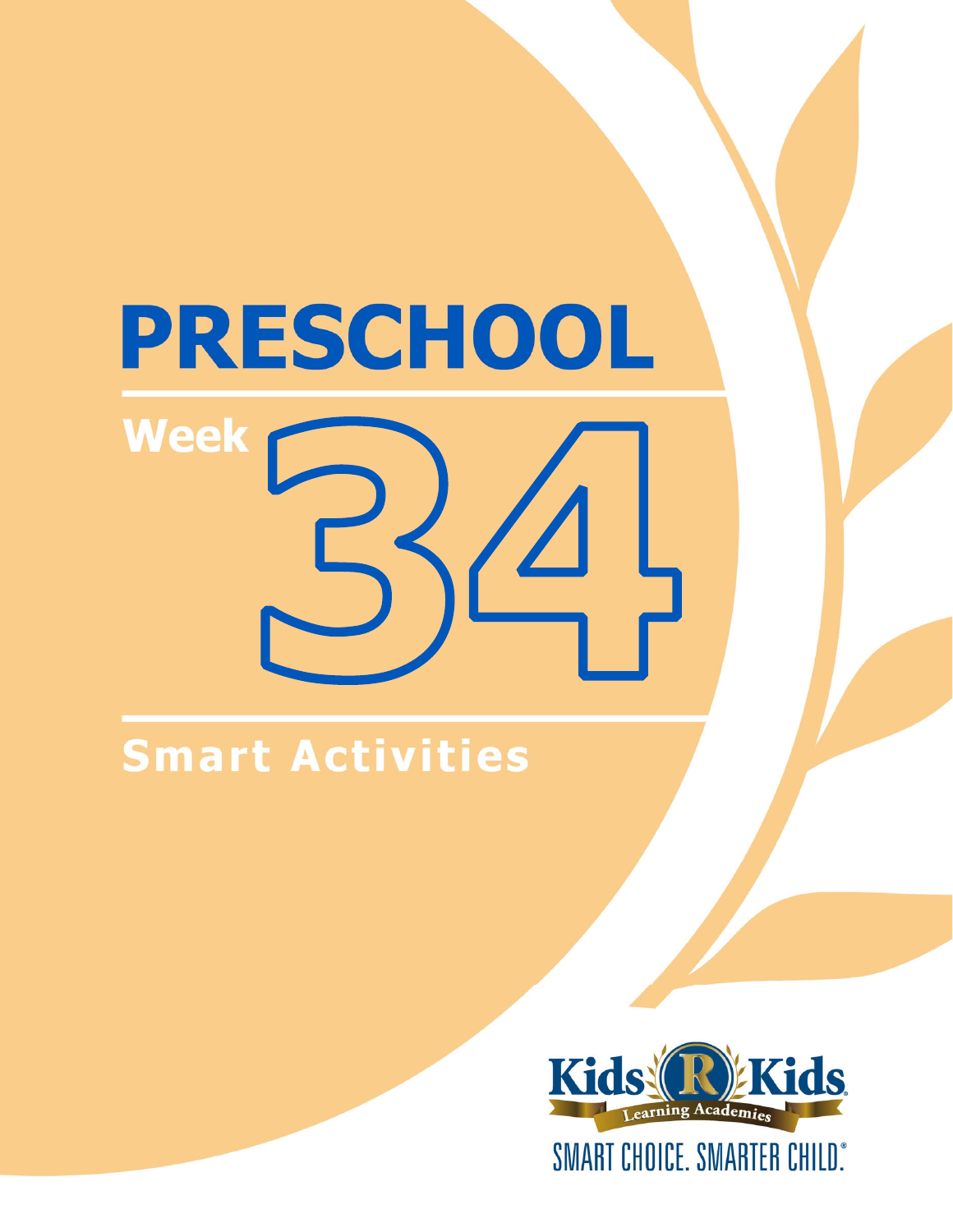# Day 1 **Week 34**

### **The Letter G Song**

**Materials:** internet access, website: https://youtu.be/LCAMvnCx2X8

**Preparation:** Preview video. **Instructions:** 

- 1. Watch the video on the letter "G" with your child.
- 2. Encourage him/her to dance and sing along with the video.
- 3. After the video, ask your child to name some "G" words.



### **Writing "G"**

**Materials:** sealable plastic container, flour, unsharpened pencil (optional), paper **Preparation:** Pour flour into the container. Write the letter "Gg" on a piece of paper. (Save for Day 5)

#### **Instructions:**

- 1. Show your child the paper with the letter "Gg" in upper and lowercase. Ask him/her to identify it.
- 2. Encourage your child to use his/her finger or the pencil to write the letter "Gg" in the flour.
- 3. Allow your child time to draw other letters or pictures.



#### **The Night Before My Birthday**

#### **by Natasha Wing**

by Natasna wing<br>**Materials:** internet access, website:<br>https://youtu.be/whyvD05KItg<br>**Preparation:** Preview video.

https://youtu.be/whyvD05KItg

**Preparation:** Preview video.

#### **Instructions:**

- 1. Listen to the read aloud book with your child.
- 2. Then ask questions, ex: "What was her favorite balloon?" "What items were at the party?" "Why did they have to go to the store?"



## **Cotton Ball Move**

**Materials:** cotton balls, spoon, painter's tape **Preparation:** Locate a safe open area. Place cotton balls in a pile. On the other end of the room, make the letter "G" using the tape. **Instructions:** 

1. Say, "I want you to use the spoon to pick up a cotton ball and then walk it to where the letter 'G' is and place it on there. Then go back and do this until you have covered the 'G' up with cotton-balls."



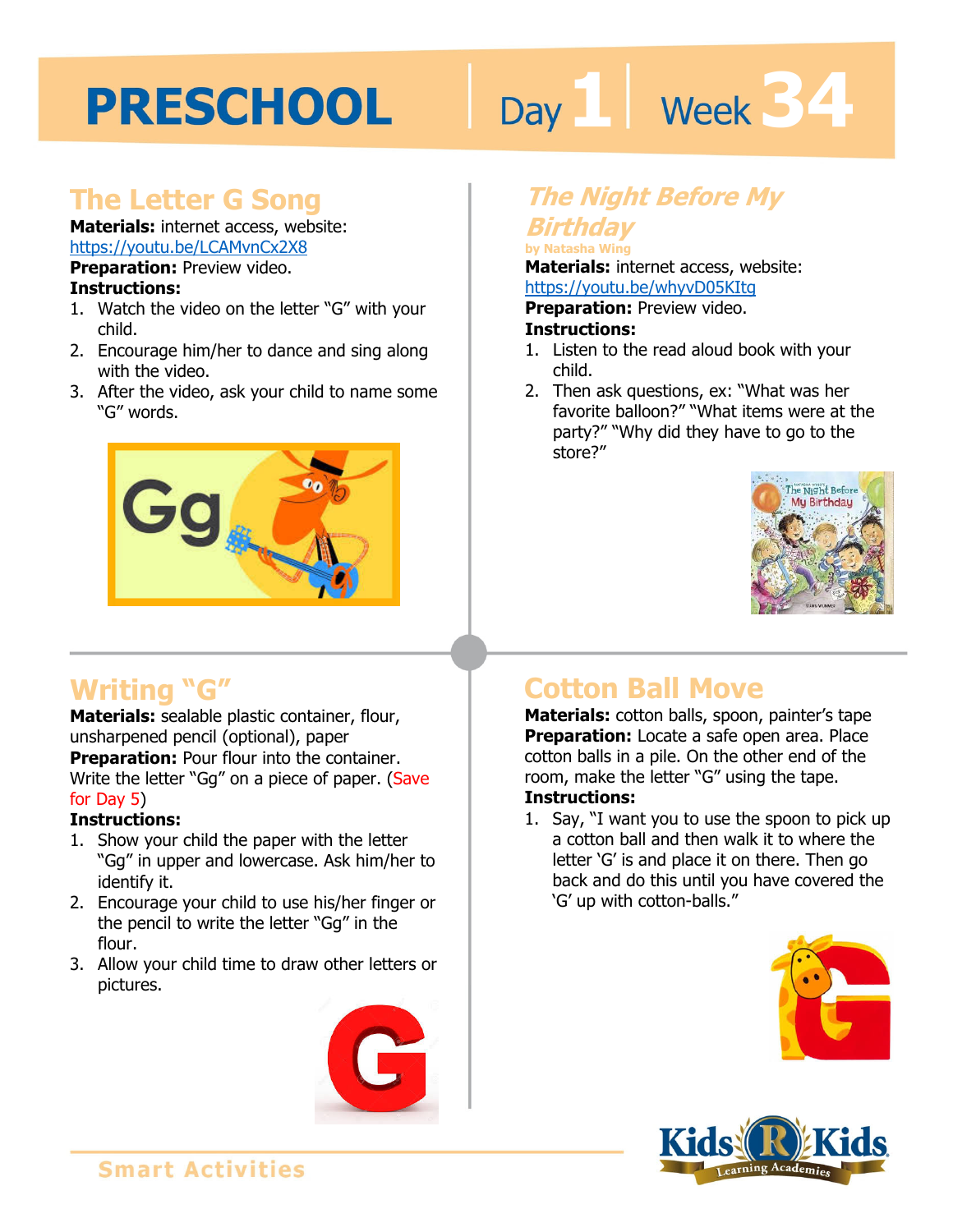# Day 2 **Week 34**

#### **When I am Feeling Excited**

**Materials:** internet access, website: https://youtu.be/q2-TYH2dJR8

**Preparation:** Preview video. **Instructions:** 

- 1. Watch the video with your child.
- 2. After the video, discuss with him/her what it means to be excited. This helps your child build vocabulary.



## **"G" Made of Clay**

**Materials:** playdough, paper, pencil **Preparation:** Draw an uppercase and lowercase "Gg" on paper (big enough for your child to make the letters from the playdough). **Instructions:** 

- 1. Have your child identify the letter "Gg" and say a few items that begin with the letter.
- 2. Encourage him/her to use the playdough and make the letter "Gg."
- 3. Then, allow your child time to explore the playdough.



# **Happy Birthday Cupcake**

#### **by Terry Border Materials:** internet access, website:

https://youtu.be/8BPtbMkw-7s<br>**Preparation:** Preview video.<br>**Instructions:**<br>1 Listen to the read aloud star with w **Preparation:** Preview video. **Instructions:** 

- 1. Listen to the read aloud story with your child.
- 2. Then ask questions, ex: "Can you name the different places to have her birthday party?" "What were the problems with what she chose?" "What happened at the end of the story?"



## **Color Hop**

**Materials:** construction paper (red, yellow, blue, green), painter's tape

**Preparation:** Locate a safe open area. Tape down each color on the floor in a square shape leaving a gap so your child can hop to the next color (save for use throughout the week).

#### **Instructions:**

- 1. Say, "We are going to hop from one color to another. I will call out a color and you will hop with both feet to that color and then listen for the next color."
- 2. Continue activity while interest remains.



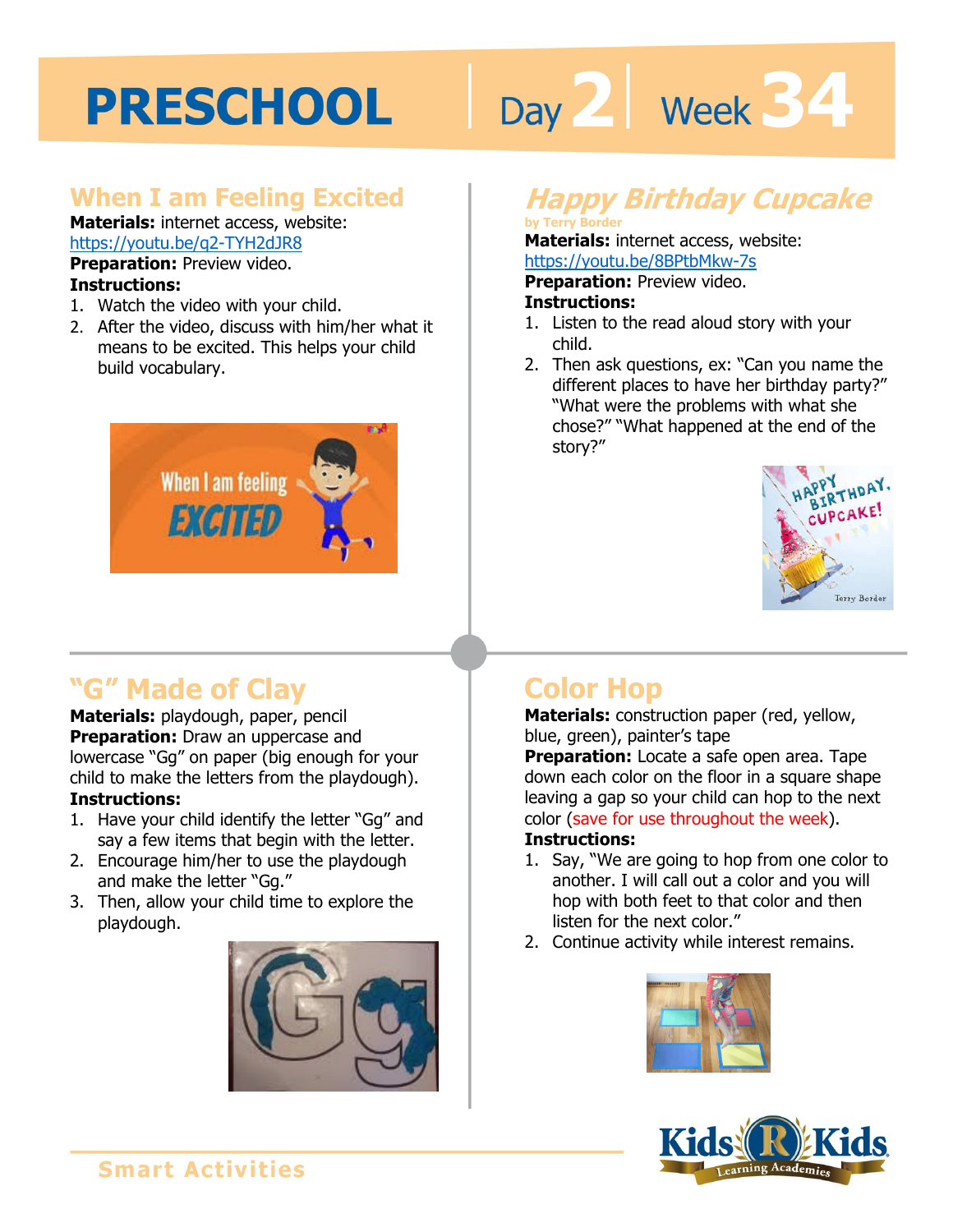# **Day 3 | Week 34**

## **Candles on the Cake**

**Materials:** internet access, website: https://youtu.be/87xM391kSKI **Preparation:** Preview video. **Instructions:** 

- 1. Watch the video with your child.
- 2. Have him/her follow the directions of counting the candles on the birthday cake.



# **Birthday Cake Counting**

**Materials:** playdough, candles **Preparation:** Set out materials. **Instructions:** 

- 1. Show your child the candles and count them out together.
- 2. Then have him/her make birthday cakes using the playdough and place candles in each of the cakes.
- 3. Encourage your child to give the correct number of candles.



# **Happy Birthday Moon**

**by Frank Asch Materials:** internet access, website: https://youtu.be/2tlmHypKQ44

**1 4 Preparation:** Preview video. **Instructions:** 

- 1. Listen to the read aloud story with your child.
- 2. Then ask questions, ex: "What did Bear say to the moon?" "What happened to the present given to bear?" "How did the story end?" "How did they feel about giving a gift?" "Were they generous?"



## **Color Sock Toss**

**Materials:** construction paper (red, yellow, blue, green), painter's tape, socks rolled up (red, yellow, blue, and green)

**Preparation:** Locate a safe open area. Tape down each color on the floor in a square shape leaving a gap so your child can hop to the next color.

#### **Instructions:**

- 1. Say, "We are going to take the different colors of socks and toss them to the matching color on the floor."
- 2. Continue activity while interest remains.



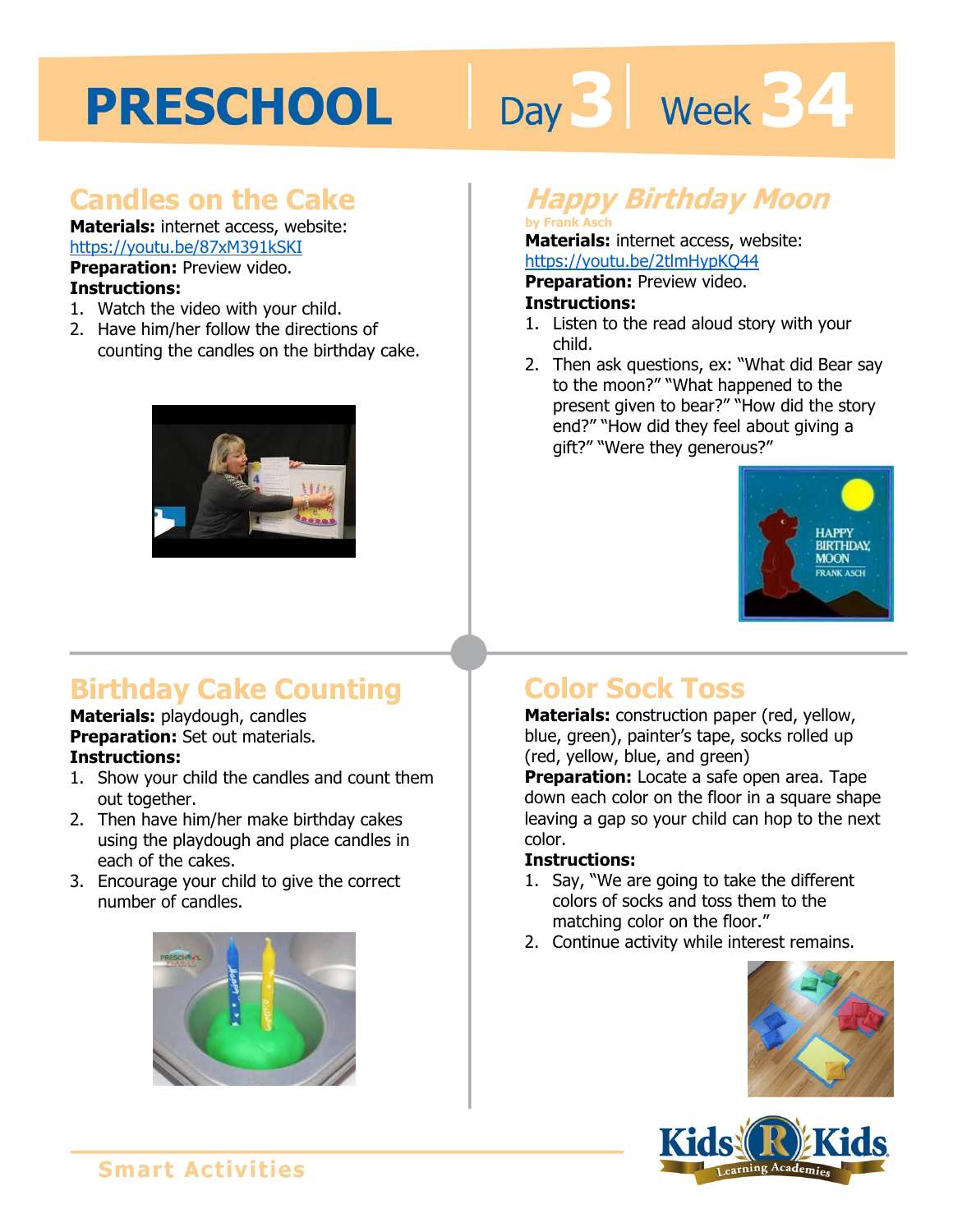# Day 4 **Week 34**

#### **Pizza Man Movement**

**Materials:** internet access, website: https://youtu.be/Y-ZKiQyDzIs **Preparation:** Preview video.

#### **Instructions:**

- 1. Watch the video with your child.
- 2. Encourage him/her to move and sing along with Jack Hartman.



#### **Pete the Cat and the Perfect Pizza Party**

#### **by James and Kimberly Dean**

by James and Kimberly Dean<br>**Materials:** internet access, website:<br>https://youtu.be/yrVrFBGi43w<br>**Preparation:** Preview video.

#### https://youtu.be/yrVrFBGi43w

**Preparation:** Preview video.

#### **Instructions:**

- 1. Listen to the read aloud story with your child.
- 2. Encourage your child to discuss the different toppings on the pizza and what he/she likes on pizza.



### **My Pizza**

**Materials:** paper, crayons **Preparation:** Gather materials. **Instructions:** 

- 1. Talk about what kind of pizza you and your child like and the shape of most pizzas.
- 2. Have him/her draw a circle.
- 3. Then, using crayons, have your child draw his/her favorite pizza.



## **Color Hunt**

**Materials:** construction paper (red, blue, green, yellow), small items (matching colors of paper)

**Preparation:** Hide the various items around the house. Lay out the construction paper. **Instructions:** 

- 1. Say, "Look at the pieces of paper and tell me the colors."
- 2. Then, tell your child you want him/her to find the different items of these colors hidden around the house, bring them back, and place on the correct color of paper.